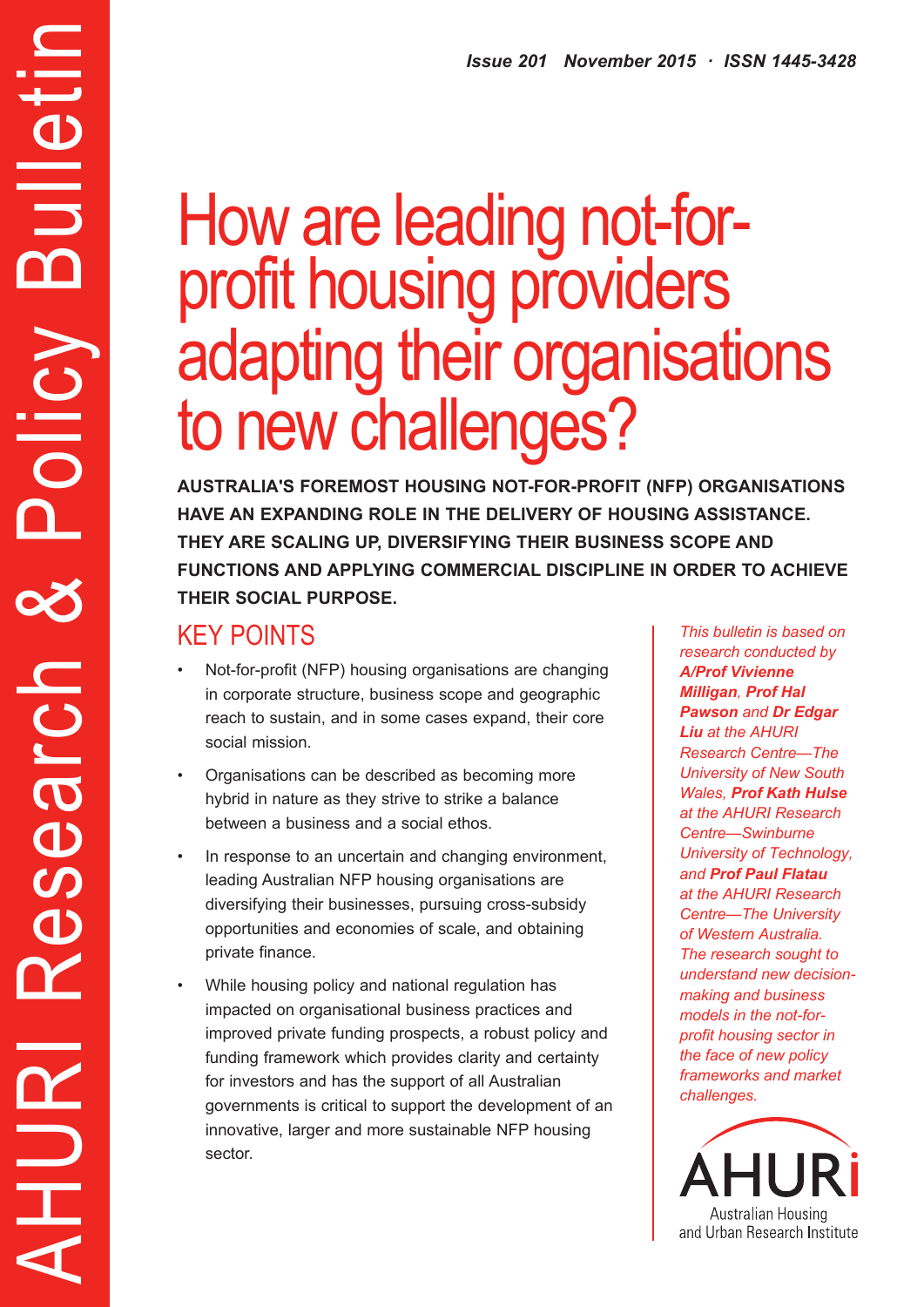## CONTEXT

Not-for-profit organisations are of growing importance in the delivery of housing assistance for lower income households in Australia. In 2014 the community housing sector provided 65 000 dwellings, around 16 per cent of all social housing. This represents an increase of 19 000 dwellings since 2009–10.

Not-for-profit housing organisations in Australia are facing reduced government capital funding, revenue risks (associated, e.g., with welfare reform) and increased scrutiny of financial performance via regulation. Market challenges, including the shortage of affordable private rental housing, rising land and construction costs and more cautious lending practices following the global financial crisis (GFC) have also imposed pressures. This study sought to understand how these organisations are adapting to such challenges.

## RESEARCH METHOD

Chief executive officers (CEOs) from 20 of the largest NFP housing providers in Australia were recruited to form a panel of experts. Organisations were chosen on the basis of size, and experience with development and private financing. Fourteen of the organisations had participated in a previous study (Milligan et al. 2013); a further six were selected to reflect the sector's growing diversity. The sample organisations collectively owned and/ or managed over 38 000 dwellings, representing nearly 60 per cent of the total NFP housing sector in Australia and around 9 per cent of all social housing provision.

Using both survey and interview methods, panel members were asked about the values, drivers of change, strategic positioning, business models, organisational development and operating environment of their organisation over the last three years and into the future. The study reapplied the survey instruments used by Milligan, Hulse and Davison (2013) to see how the 14 organisations which participated in the original study had developed or adapted their business models and practice in response to shifts in the

policy, regulatory and funding environment in the intervening years. Through collaboration with researchers in England and the Netherlands, surveys were conducted simultaneously with a sample of NFP housing organisations in England and the Netherlands, to enable a comparison of Australian and international trends. Although not reported here the details of this comparison can be found in the Final Report for this project.

## KEY FINDINGS

#### *Organisational mission, governance and scope*

The typical mission of Australia's leading NFP housing organisations is to provide high quality, well managed, affordable and secure housing for people on lower incomes and, through this, to help alleviate social, economic and community disadvantage. This social purpose remains at the forefront of endeavours for the organisations surveyed, with other commitments often closely related: for example, community development and place-making.

The leading organisations included:

- Well-established community housing providers that had grown from local service provision into larger-scale businesses encompassing, for example, housing procurement, asset management , and tenancy and support services.
- Special purpose organisations founded to operate at arms-length from government.
- Broad-based welfare agencies that had entered into housing services provision to extend their social or faith-based mission.

While most organisations operated in only one state jurisdiction, six were now operating in multiple jurisdictions.

Organisations were found to be strengthening their governance in various ways:

Eighteen of the 20 surveyed had the legal status of companies, with wider regulatory requirements beyond specific-purpose housing regulation, such as Directors'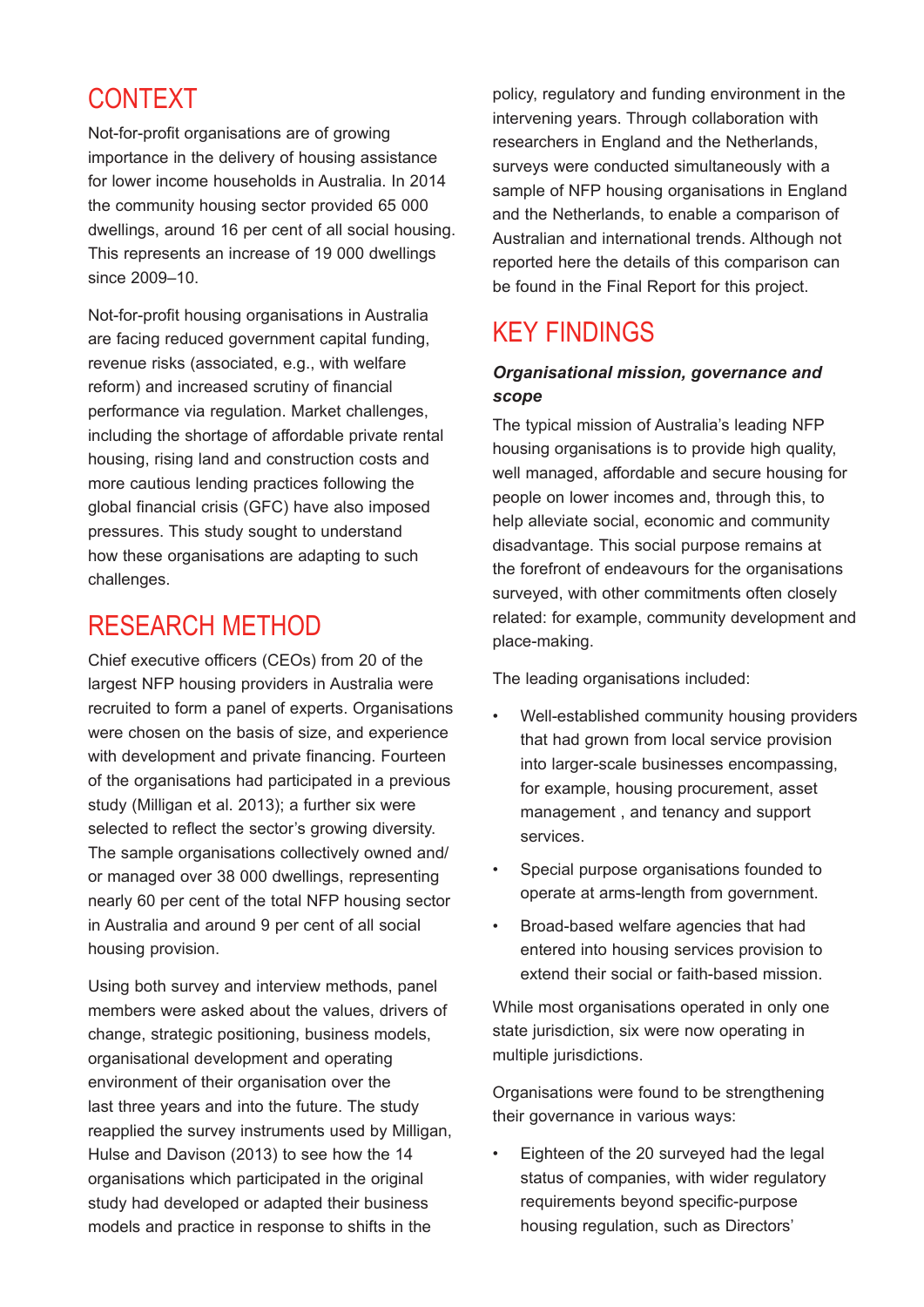fiduciary responsibilities.

- Thirteen had already structured, or were contemplating structuring, as a group of two or more entities, in part to manage risk across their operations, particularly in respect of housing development.
- Skills-based Boards were driving change and an increasing number of organisations had introduced limited Director remuneration.

#### *Perceptions of organisational values*

There was a high degree of convergence of views among the panel about organisational values. Most CEOs regarded their organisations as: professional (rather than voluntarist) in outlook, entrepreneurial (rather than welfare oriented) in the ways of operating, oriented to setting their own priorities (rather than implementing government priorities) and identified more with having a private sector (as opposed to public sector) ethos.

However, there was some division within the panel in respect to their identification with a 'business' or 'social' ethos. While nine regarded their organisation as 'socially oriented', six identified as 'business oriented' and five saw these values as needing to be in balance.

These perceptions reveal that by adopting elements of a business mindset ('professionalism', 'entrepreneurialism', 'self-direction'), but retaining a strong commitment to the organisation's social mission, a 'hybrid' model of operation had developed; organisations had to make continuous trade-offs between the competing rules and cultural norms of market, public and civil society realms.

#### *How are these new housing enterprises responding to challenges in their external environment?*

Not-for-profit housing organisations in Australia are shaped by state and federal policy environments, and community demand. Sectoral growth in recent years has been influenced strongly by the federally funded National Rental Affordability Scheme and Social Housing Initiative. Future growth is forecast to come from transfers of tenancy management

from the public sector or, in some jurisdictions, asset transfers to enable modernisation and redevelopment, as well as funding associated with the National Disability Insurance Scheme (NDIS). Organisations were positioning for future growth through the development of organisational governance and capacity, and investment in IT and business systems.

National regulation of NFP housing providers and uncertainty about regulatory change in respect of charities had influenced organisational structuring and governance. Increased competition within the sector and new private sector partnerships had also contributed to changes in organisational structure, culture and behaviour. Faced with uncertainty in government policy and challenging market and financing conditions, organisations were driving a wide range of strategies including:

- Diversifying their business activities towards a wider range of clients (e.g. older people and people with a disability) to grow their revenue.
- Offering a wider range of housing products and developing mixed tenure models of housing to enable a redistribution of profits from developing and selling market housing, while simultaneously promoting social sustainability.
- Embracing a wider range of commercial business methods including project management and housing development, and building internal capacity and in-house specialist areas to respond to other commercial opportunities (e.g. fee for service).
- More actively managing assets (e.g. sale of poor stock, reinvestment in more suitable stock and managing stock on behalf of others) and generating efficiencies by restructuring maintenance services.
- • Increasing economies of scale by expanding into new locations (intra- and interstate), and undertaking joint ventures and partnerships.
- Seeking out new sources of public and private finance (e.g. private equity, loans or retained surpluses).